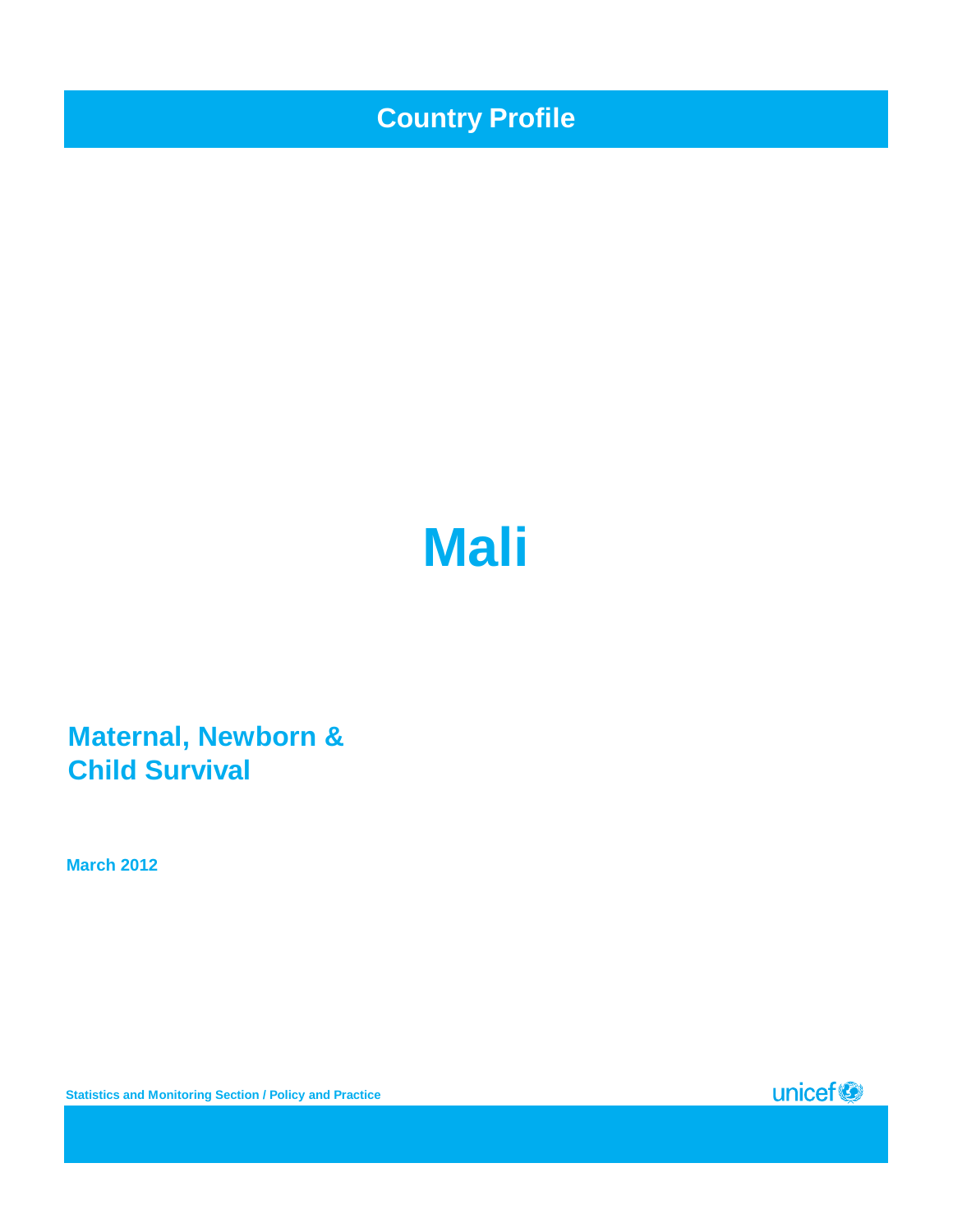## **Mali**





## **INTERVENTION COVERAGE FOR MOTHERS, NEWBORNS AND CHILDREN NUTRITION 4**

Wasting prevalence (based on 2006 WHO reference population, moderate and severe, %)







9 (2010) Introduction of solid, semi-solid or 25 (2006) Low birthweight incidence (%) 19 (2006) (2006) Low birthweight incidence (%)



## **CHILD HEALTH**

#### **Immunization**



## **Diarrhoeal disease treatment**

Percent of children <5 years with diarrhoea receiving oral rehydration therapy (ORS, recommended homemade fluids or increased fluids), with continued feeding



#### **Pneumonia treatment**

Percent of children <5 years with suspected pneumonia taken to appropriate health provider Percent of children <5 years with suspected pneumonia

receiving antibiotics



#### **Malaria treatment**

Percent of febrile children <5 years using anti-malarials



#### **Vitamin A supplementation**

Percent of children 6-59 months receiving two doses of vitamin A during calendar year



#### **Malaria prevention**

Percent of children <5 years sleeping under ITNs

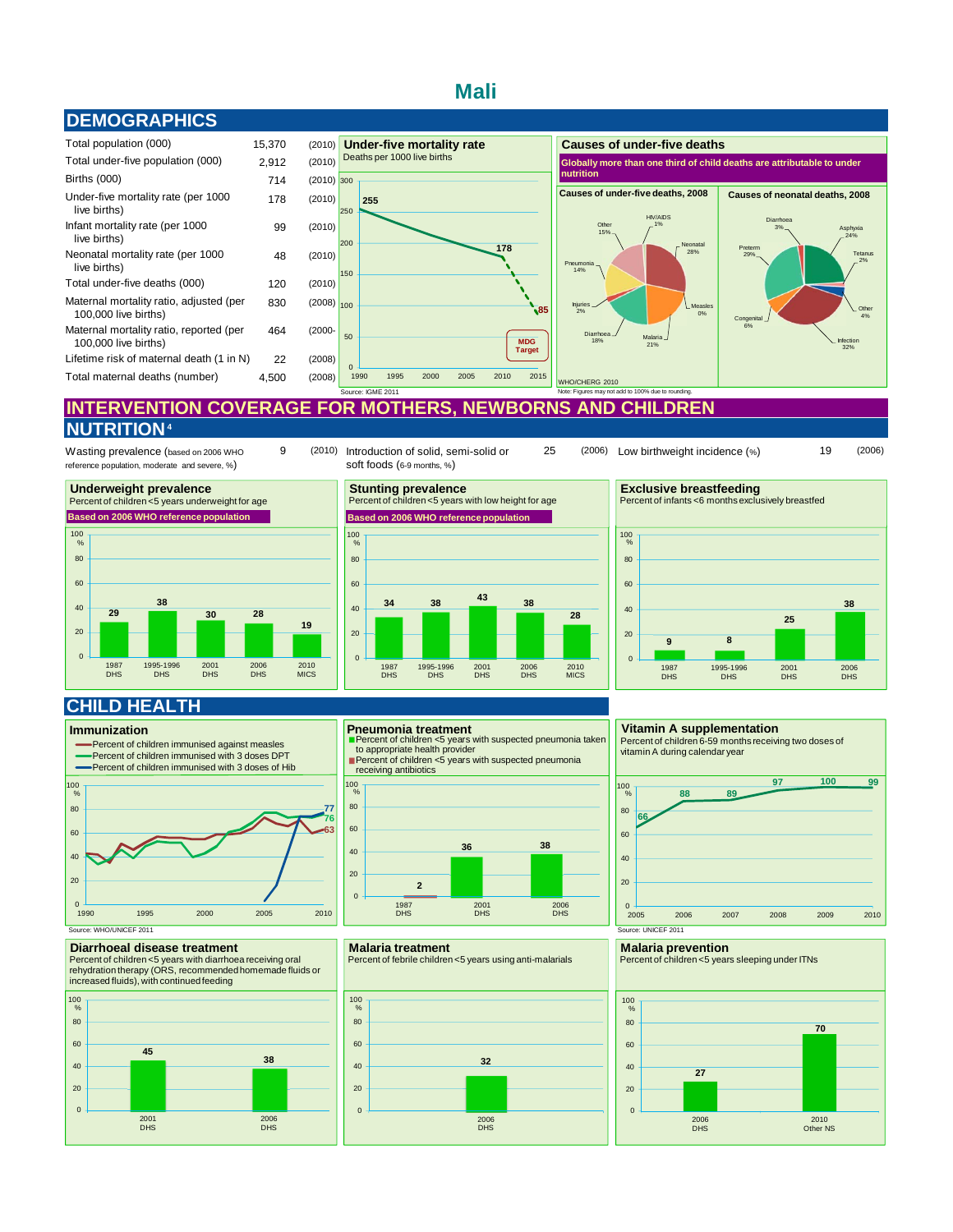## **Mali**

## **MATERNAL AND NEWBORN HEALTH**

| Proportion of women with low BMI<br>(< 18.5 Kg/m2, %)            | 14  | (2006)    |
|------------------------------------------------------------------|-----|-----------|
| Demand for family planning satisfied (%)                         | 19  | (2006)    |
| Total fertility rate                                             | 6.3 | (2010)    |
| Adolescent birth rate<br>(births per 1000 woman aged 15-19 yr)   | 190 | $(2001 -$ |
| Antenatal visit for woman<br>(4 or more visits, %)               | 35  | (2006)    |
| Early initiation of breastfeeding<br>(within 1 hour of birth, %) | 46  | (2006)    |
| Institutional deliveries (%)                                     | 45  | (2006)    |
| Postnatal visit for baby<br>(within 2 days for home births, %)   |     |           |
| Postnatal visit for mother<br>(within 2 days, %)                 |     |           |

Percent of women aged 15-49 years attended at least once by a skilled health provider during pregnancy

Haemorrhage 34% Other direct 11% Hypertensio 19% Abortion\_ 9% Embolism 1% Indirect 17% 06) 06)

Regional estimates for sub-Saharan Africa, 1997-2007

Sepsis 9% Source: WHO 2010 Note: Figures may not add to 100% due to rounding. Source: DHS, MICS, Other NS

**Skilled attendant at delivery** Percent of live births attended by skilled health personnel



**Causes of maternal deaths Coverage along the continuum of care Contraceptive 8** prevalence rate Pre-pregnancy Antenatal visit **70** (1 or more) Pregnancy Skilled attendant **49** Birth at birth Postnatal care atal period Exclusive **38** breastfeeding **Infancy 63** Measles 0 20 40 60 80 100 %

> **Neonatal tetanus protection** Percent of newborns protected against tetanus



## **HIV AND AIDS EDUCATION**

**31**

**Antenatal care**

1987 DHS

| HIV prevalence among young<br>women (15-24 yrs,%) | $0.5$ [0.2 - 0.9] |   |
|---------------------------------------------------|-------------------|---|
| HIV prevalence among young<br>men (15-24 yrs,%)   | $0.2$ [0.1 - 0.4] |   |
| HIV+ children receiving ART (%)                   | $[18 - 55]$       | ( |
| Orphan school attendance ratio                    | 0.92              |   |

**47**

1995-1996 DHS

**57**

2001 DHS

**70**

2006 DHS



## Source: WHO/UNICEF 2011

| Survival to last grade of primary school<br>(total, admin data, %)  | 77 | (2009) |
|---------------------------------------------------------------------|----|--------|
| Survival to last grade of primary school<br>(male, admin data, %)   | 79 | (2009) |
| Survival to last grade of primary school<br>(female, admin data, %) | 76 | (2009) |
| Primary school net enrolment ratio<br>(total, admin data, %)        | 77 | (2009) |
| Primary school net enrolment ratio<br>(male, admin data, %)         | 84 | (2009) |
| Primary school net enrolment ratio<br>(female, admin data, %)       | 70 | (2009) |

## **WATER AND SANITATION**



urce: WHO/UNIEF JMP 2012

#### **Sanitation coverage** Percent of population by type of sanitation facility, 2010

| Unimproved facility<br>Open defecation<br>■ Improved facility<br>■ Shared facility |  |       |  |       |  |       |  |  |
|------------------------------------------------------------------------------------|--|-------|--|-------|--|-------|--|--|
| 100%                                                                               |  | 14    |  | 4     |  | 20    |  |  |
| 80%                                                                                |  |       |  | 23    |  |       |  |  |
| 60%                                                                                |  | 45    |  | 38    |  |       |  |  |
| 40%                                                                                |  |       |  |       |  | 57    |  |  |
| 20%                                                                                |  | 19    |  |       |  | 9     |  |  |
| 0%                                                                                 |  | 22    |  | 35    |  | 14    |  |  |
|                                                                                    |  | Total |  | Urban |  | Rural |  |  |

#### **CHILD PROTECTION** 55 (2010) 81 (2010) 85 (2006) Female genital mutilation/cutting (%) Birth registration (%) Women aged 20-24 years who were married or in union by age 18 (%)